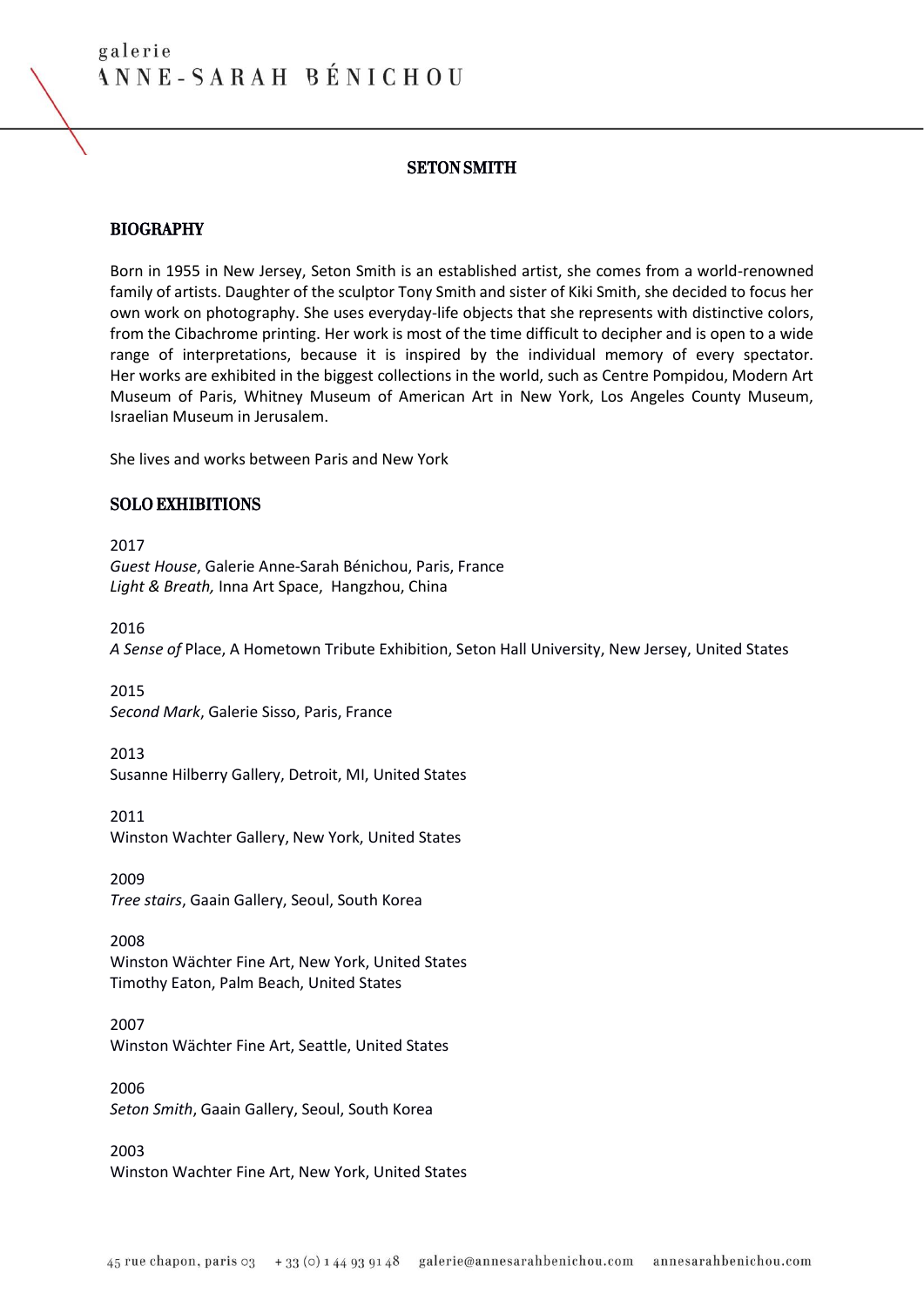# 2001

Galerie Cent8, Paris, France Winston Wachter Fine Art, New York, United States

## 1998

Whitney Museum, New York, United States John Weber Gallery, New York, United States

## 1997

Grand Arts, Kansas City, United States Gilbert Brownstone, Paris, France

## 1996 John Weber Gallery, New York, United States Ffotogallery, Cardiff, United-Kingdom

## 1995

Le Capitou, Centre d'Art Contemporain, Fréjus, France Shoshana Wayne Gallery, Santa Monica, United States Barbara Krakow Gallery, Boston, United States In Situ, Biennale d'Art Contemporain, Enghien Les Bains, France

## 1994

Musée des Beaux Arts, Nantes, France Centre International D'Art et de Sculpture, Crestet, France CRG Art Inc., New York, United States Paul Kasmin Gallery, New York, United States Gilbert Brownstone, Paris, France

1993 Galerie du Dourven, O.D.D.C.-FRAC Bretagne, Rennes, France Galerie Urbi et Orbi, Paris, France

# 1991

Tom Cugliani Gallery, New York, United States Galerie Urbi et Orbi, Paris, France Galerie Jules Kewenig, Frechen- Bachem, Germany

# 1990 Galerie Urbi et Orbi, Paris, France

1989 Tom Cugliani Gallery, New York, United States

## 1988 Galerie Jules Kewenig, Frenchen-Brachem, Germany Tom Cugliani Gallery, New York, United States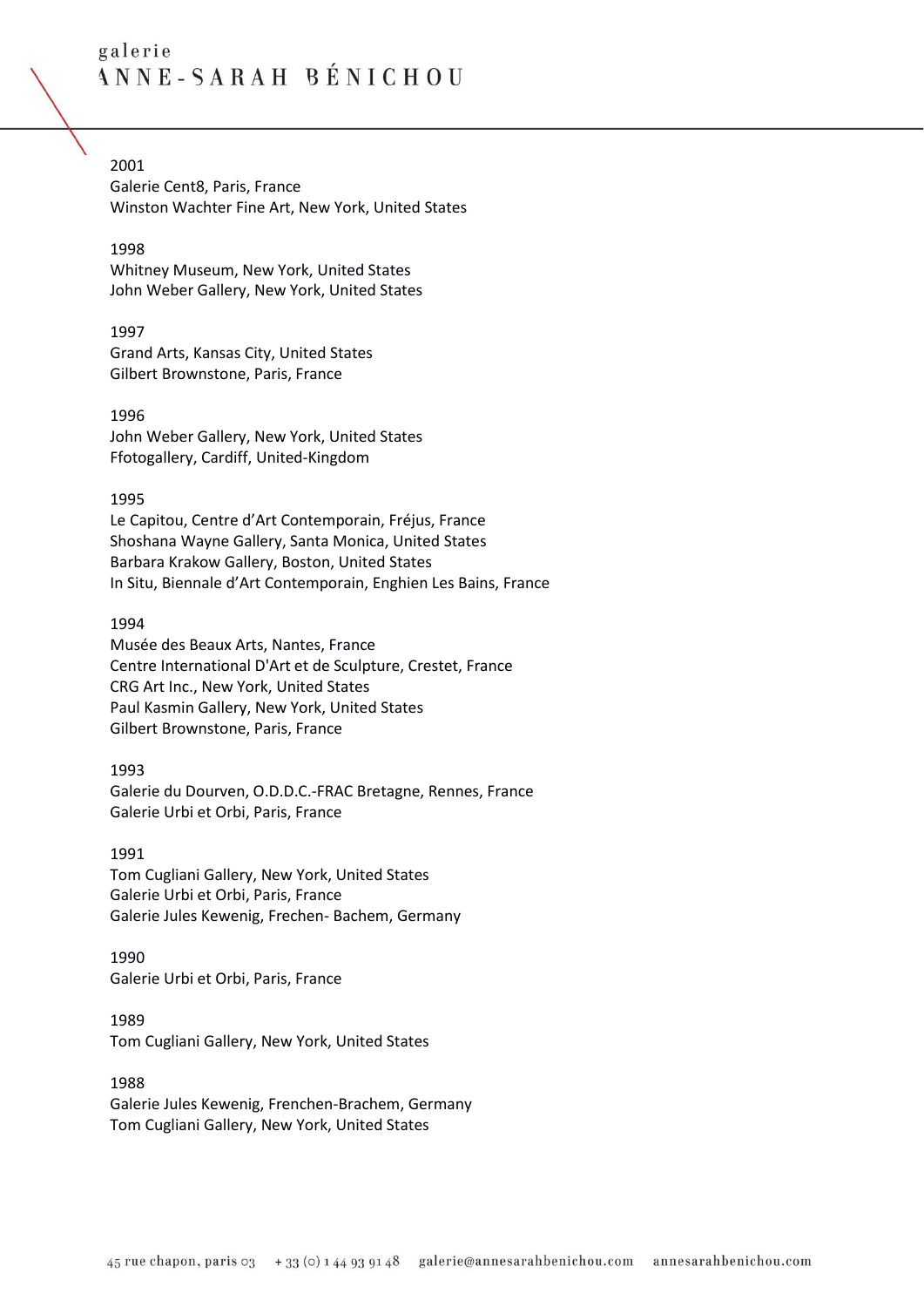# INSTALLATIONS

#### 2006

« Troisième Escalier », Domaine de Villarceaux, curator : Catherine Grout, France

### 1998

« Winter Trees, Wales », Whitney Museum front window, curator : Adam Weinberg, New York, United States

## 1997

« Blue Stairs », Maison Européenne de la Photographie, Paris, France

## 1995

« Deux Aspects », Théâtre/Casino d'Enghien Les Bains, curator : Catherine Grout, Enghien Les Bains, France

« Art Grandeur Nature », Le Parc de La Courneuve, France

« Sur la Route », Gare du Besancon & Belfort et Centre d'Art Mobile, curator : J. Sans & Centre d'Art Mobile, France

« A Vista to Another Labyrinth Folds Back on World », Opéra Comique, Paris, France

« Photo Steps, Centre International d'Art et de Sculpture », Crestet, France

### 1992

« Parking Burette », Champagne Parc Auto, Reims, France

« Northern Adventures », Station St. Pancras Station et Camden Arts Center, curator : Kay Roberts, Londres, United-Kingdom

### 1991

« Escales », site temporaire, curator : Jérôme Sans, Bretagne, France

### 1990

« Parcours Privé », curator : Jonas Storsve, Paris, France

## GROUP EXHIBITIONS (SELECTION)

2021

*2021 = 5*, exposition anniversaire des cinq ans de la galerie, Galerie Anne-Sarah Bénichou, Paris, France

### 2020

*On n'y voit rien*, Galerie Anne-Sarah Bénichou, Paris, France

### 2019

*Présence,* Galerie Anne-Sarah Bénichou, Paris, France *Les Enfants de Saturne*, Musée d'art contemporain de la Haute Vienne – Château de Rochechouart, France

### 2017

*Parallel Times*, Inna Art Space, Hangzhou, China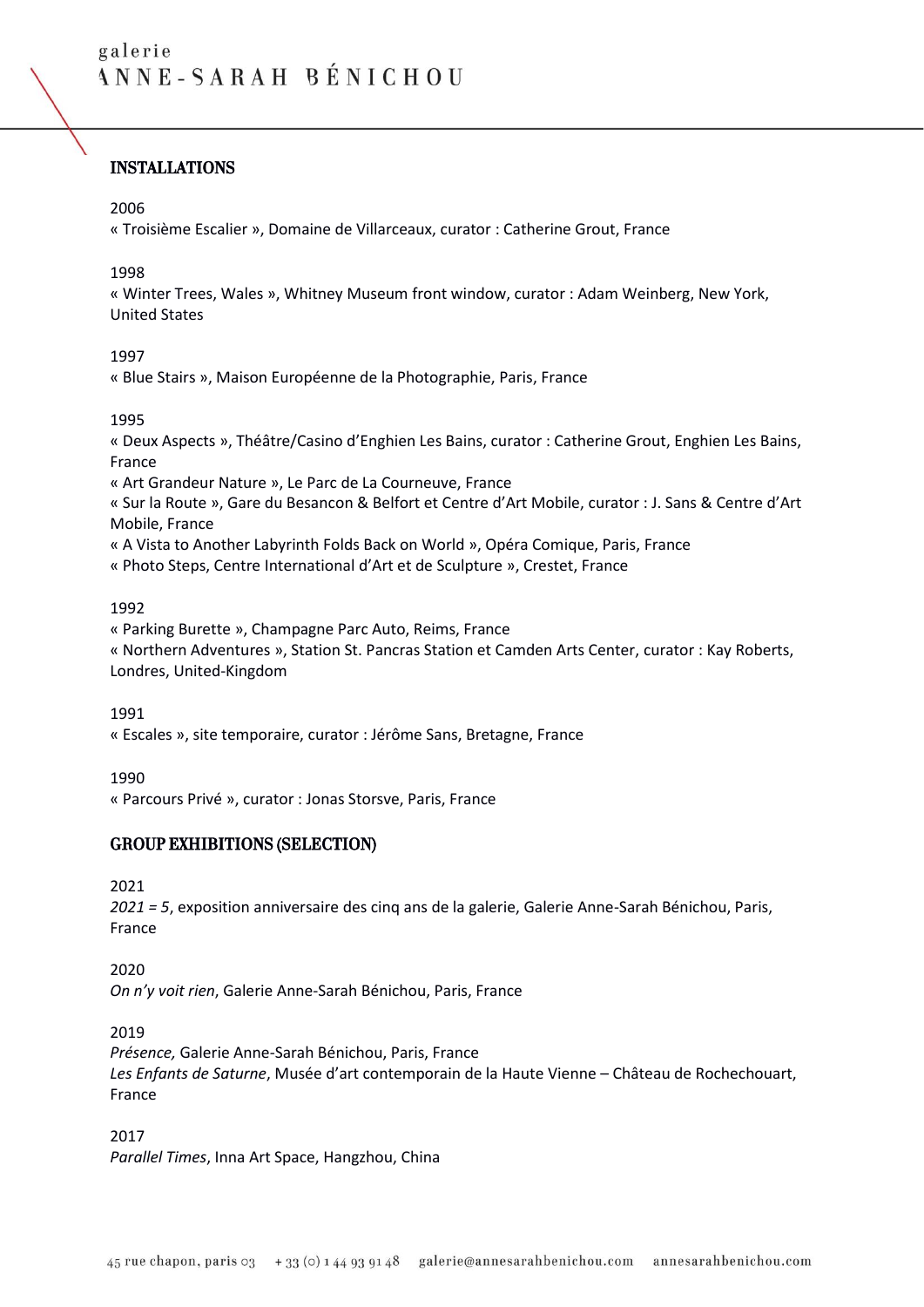# 2016-2017

*Lumières*, Galerie de Rohan- Frac Bretagne & Galerie de Rohan, Place Saint Thomas, Landernau, France

### 2016

*Correspondences*, Barbara Krakow Gallery, Boston, United States

### 2015

*The Invention of the Landscape*, La Voyageur, Mamco, Derdagny, Switzerland

### 2014

*No City Is an Island*, The Lodge Gallery, non-curated : Keith Schweitzer & Jason Patrick Voegele, New York, United States

### 2013

*Kiki Smith, Seton Smith, Tony Smith*, les Abattoirs - FRAC Midi-Pyrénées, Festival International de Toulouse, France *Kiki Smith, Seton Smith, Tony Smith*, Kunstmuseum, Vaduz, Liechtenstein

### 2012

*Kiki Smith, Seton Smith, Tony Smith*, Kunsthalle de Bielefeld, Germany *De Belles sculptures contemporaines*, Frac Corse, Hab Gallery, Nantes, France *En suspension?*, curator : Marc Camille, Frac Carquefou, France *Des images comme des oiseaux*, Centre national des arts plastiques (CNAP), Paris, France *Des images comme des oiseaux*, Friche de la Belle de Mai, Marseille, France

### 2010

Lhoist Collection, curator : Chantal Pontbriand, Brussels, Belgium

#### 2009

*Elles@centrepompidou/Femmes*, Centre Pompidou, Paris, France

### 2008

*Transparences*, Galerie L'Imagerie, Lannion, France *La Grande Traversée, Horizons photographiques*, Œuvres du Centre National des Arts Plastiques (Fonds National d'Art Contemporain), Puteaux, France *Contemporaine*, Musée National des Beaux-Arts du Québec, Canada

### 2007

*Pompidou 30 Years*, Centre Pompidou, Paris *International Incheon Women Artists Biennale*, Incheon, South Korea *Expose*, Les Rencontres d'Arles, Fondation HSBC, Arles, France *French Kiss*, JGM Gallery, curator : Rob Wynne, Paris, France *Images du Monde*, FRAC Bretagne, espace Victor Hugo, Ploufragan, France

2006 *Sliding Scales*, Winston Wachter, New York, United States

2005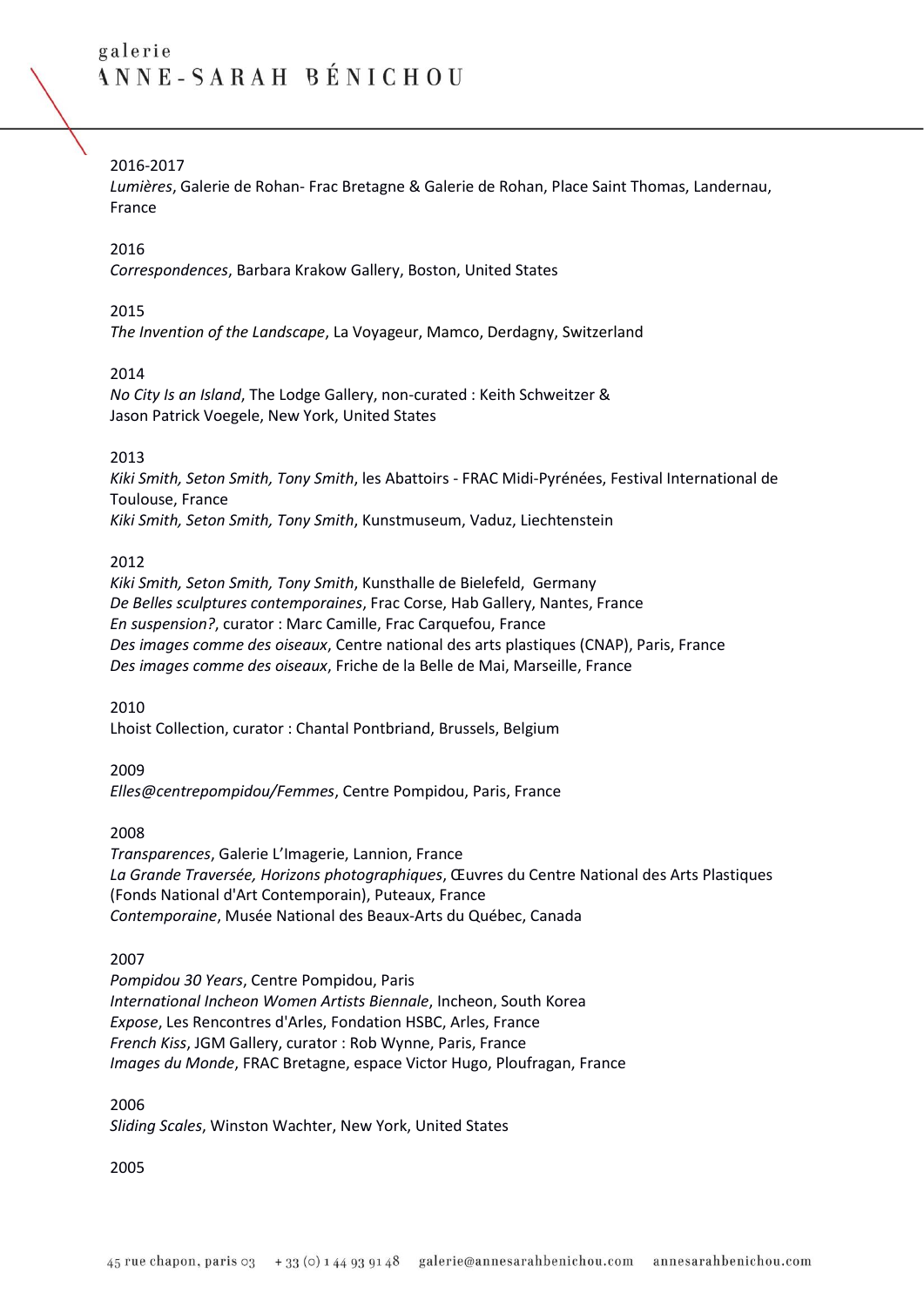*Family Affairs-Brothers and Sisters in Art*, Haus der Kunst, Munich, Germany, Brussels, Belgium *Nouvelles Vagues*, Shangai Museum of Fine Arts, Guangdong Museum, Beijing, China

### 2004

*La Collection Continue*, Frac Corse, Centre Culturel Una Volta, Bastia, France *Body Project*, Winston Wächter Fine Art, New York, United States *Dreamweavers*, Yancey Richardson, New York, United States *Douce France, Visions de la France à travers la Collection de la Caisse des Dépôts et Consignations*, Caixa General de Depósitos cultural centre, Lisbon, Portugal

#### 2003

*Epreuve de Distance*, Université du Canada (L'UQAM), Québec, Canada *Mirror Tenses: Conflating Time & Presence*, Massachusetts university, curator : Regina Coppola, Amherst, United States *Pour de Vrai* ?, Image au Centre, curator : Aline Pujo, Château de Tour, France *De ce côté du ciel*, Unesco Salutes Women in Art, Paris, France *Récentes Acquisitions pour la FRAC Bretagne*, Domaine de Kerguehennec, France

#### 2002

*Smiths : Tony, Kiki, Seton*, curator : Gilbert Brownstone, Palm Beach ICA, Lake Worth, United States *A Travers le Paysage*, FRAC Limousin, Brive-la-Gaillarde, France *The Blurred Image 19th-21st Century Photography*, Winston Wächter Fine Art, New York, United States

*Horses*, Winston Wächter Fine Art, New York, United States

2001

*Œuvres d'Arbres*, Musée des Beaux Arts de Pau, France, Huesca, Spain

#### 2000

*Project 2000*, Museum of Contemporary photograph, Chicago, United States *Fast: Five Years at Grand Art*, Kansas City, United States *Photogravure Editions*, Marlborough Graphics, New York, United States *A Changing Summer*, Senior & Shopmaker, New York, United States

#### 1999

*View from the Edge of the World*, Marlborough Chelsea, New York, United States *Changement d'Air*, Musée d'Art Moderne, Lille Métropole, France *Milomir Kovacevic & Seton Smith*, Fondation CCF pour la Photographie, Paris, France *La Criée*, Rennes, Galerie de l'Ecole des Beaux-Arts, Nantes & Centre Photographique de Normandie, Rouen, France

#### 1998

*Group*, curator : Patrick de Brock, Knokke, Belgium *La Pluralité des Monde*, Kerguehennec, France *En Souvenir de Gilles Dusein*, Mamco, Geneva, Switzerland *Le Donné, Le Fictif*, Centre National de la Photo, Paris, France *New Photography from France*, Centre National de la Photo, Paris, France *Jardin d'Artiste: de mémoire d'arbre*, Musée Zadkine, Paris, France *Double Vue*, Galerie Aline Vidal, Paris, France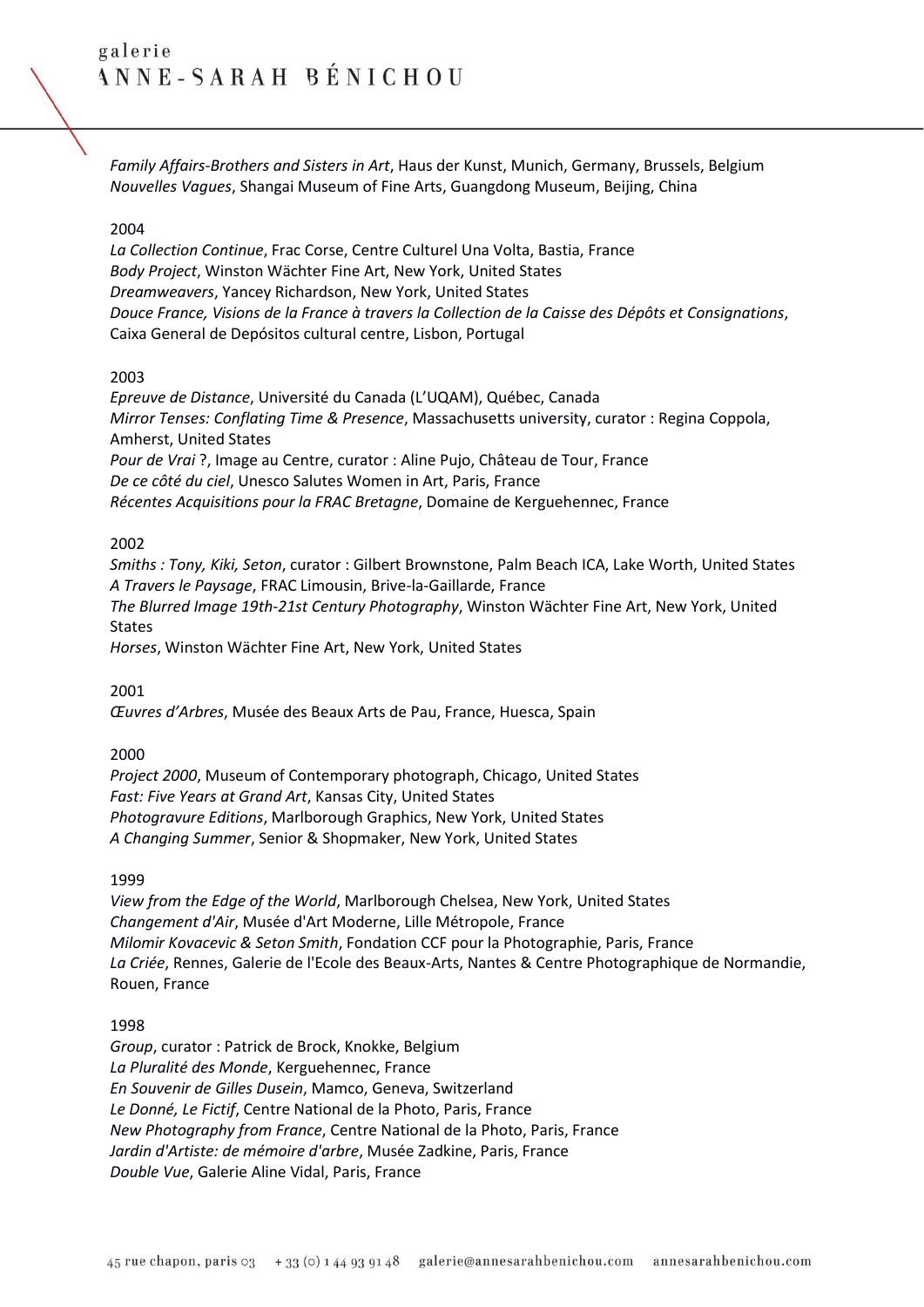*Still Life*, Marlborough Graphics, New York, United States *Collection Contemporaines*, Musée d'Art Moderne, Villeneuve D'Ascq, France

### 1997

*Photographier, regarder le monde*, FRAC Champagne-Ardenne, Reims, France *Land Marks*, John Weber Gallery, New York, United States *General consensus*, Barbara Krakow Gallery, Boston, United States *Le Temps de la marquise*, La Criée, Musée des Beaux Arts, Rennes, France *Matters of a Fine Wall*, Mass College of Art, Boston, United States *La Collection, récentes acquisitions*, FRAC Limousin, Limoges, France *L'Oeil Altere*, FRAC Bretagne, Rennes, France *Jamais trop d'images*, FRAC Pays de la Loire, St. Jean de Monts, France 1996 *Painting into Photography...*, Museum of Contemporary Art, Miami, United States *Jocaste en Arcadie*, Château de Grignan & Château des Adhémar, Montélimar, France *Photowork/Artwork*, John Weber Gallery, New York, United States *Le Printemps de Cahors*, Cahors, France *L'évidence*, Centre d'Art Contemporain, Geneva, Switzerland *Billeder Pa Billeder* ; *Printemps*, Portalen, Copenhagen, Denmark *Ouverture*, Château de Bionnay, Lacenas, France *Lush*, curator : Anastasia Auckeman, Christine Rose Gallery, New York, United States

#### 1995

*Human/Nature*, New Museum, New York, United States *Vues Intérieures*, FRAC Bretagne, Rennes, France *Du Paysage Incertain, Fragments,* Centre Vassiviére en Limousin, France *Trois Lieux Pour Trois Ages*, Enghien-Les-Bains, France *Morceaux Choisis*, Le Magasin, Centre National d'Art Contemporain, Grenoble, France

#### 1994

*Group Show*, Paul Kasmin Gallery, New York, United States *Sense of Place*, Elizabeth Leach Gallery, Portland, Oregon, United States *Inspired by Nature*, Neuberger Museum, New York, United States *Licht/Light*, New York, United States *Group show*, Shoshana Wayne Gallery, Santa Monica, United States

1993

*Hunter College*, curator : Andrea Blum, New York, United States *Body Count*, curator : Jan Avgikos, White Columns, New York, United States *De la Main à la Tête*, l'Objet Théorique », Kerguehennec, France *Restaurant*, organisée par Marc Jancou, Paris, France *The Return of the Cadavre Exquis*, Drawing Center, New York, United States

### 1992

*Vers une Attitude Photographique*, Caisse des Dépôts et Consignations, Paris, France *Group Show*, Galerie Urbi et Orbi, Paris, France

### 1991

*L'Invention du Paysage*, FRAC Corse, Bastia, France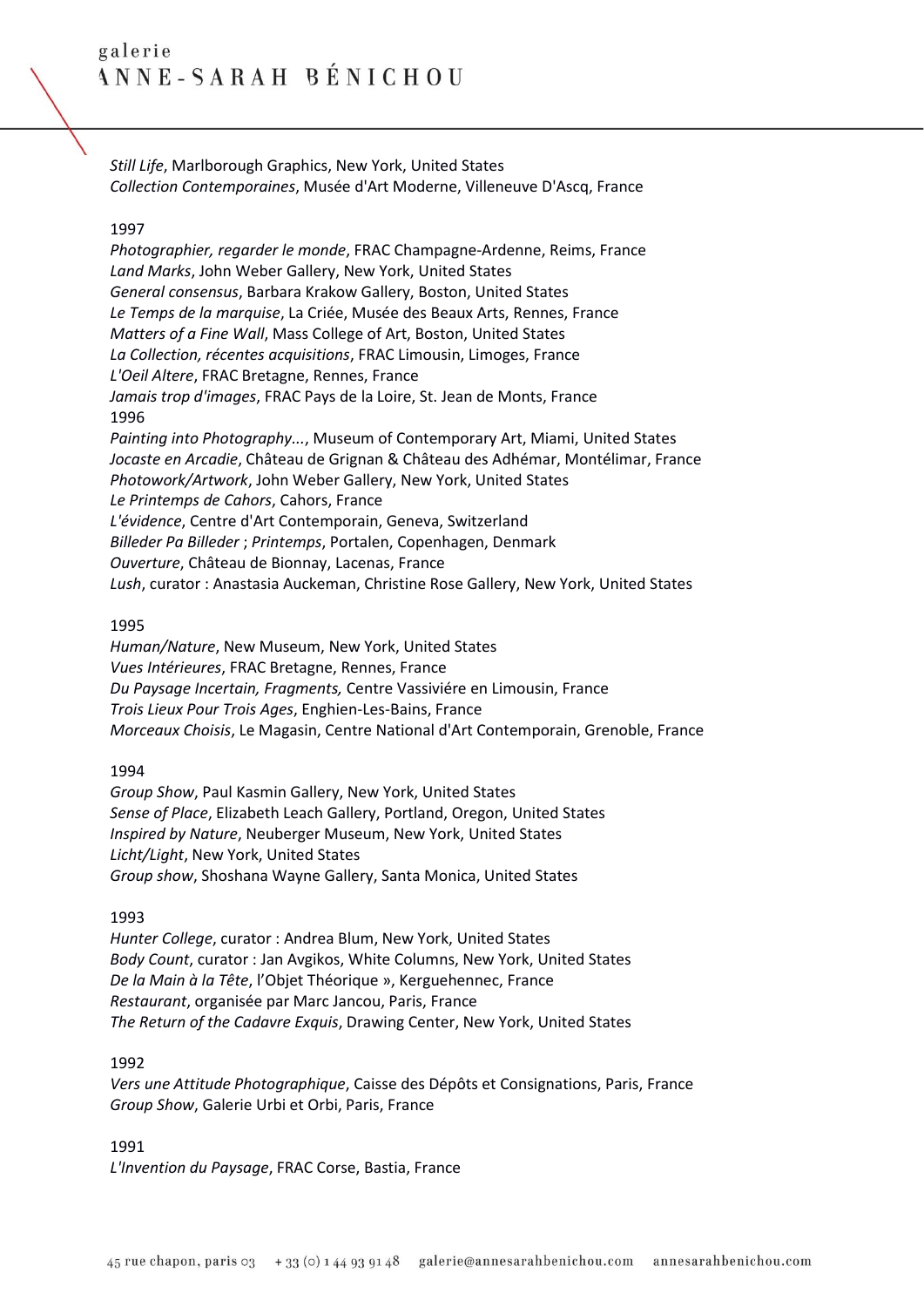### 1989

*VII Biennale Internationale de Sculpture*, Skironio Museum, Kifisia, Greece *Group Show*, Tom Cugliani Gallery, New York, United States

## 1988

*Atelier '88*, Musée d'Art Moderne de la Ville de Paris, France *Pyramiden*, curator : Jules Kewenig, ICC Berlin, Germany Jeune Sculpture '88, Paris, France

### 1986

*Saulen*, Galerie Jules Kewenig, Frenchen-Bachem, Germany

1985 *Group Show*, Art Palace, New York, United States

## 1984

*Paravents*, co-curator: Paul Andriesse, Château de Loersfled, Kerpen, Germany *Island of Negative Utopia*, The Kitchen Gallery, New York, United States *Nicaragua Benefit*, Danceteria, New York, United States

## 1982

*Collaborative Projects*, Hallwalls Contemporary Arts Center, Buffalo, United States *A Moore Store*, Barbara Gladstone Gallery, New York, United States

### 1981

*Artists Space*, curator : Walter Robinson, New York, United States *The positive Show*, Island & Oasis Show, ABC N Rio, New York, United States

### 1980

*The Times Square Show*, New York, United States

### 1979

*Photographers*, Museum of Art and Science, Morristown, New Jersey, United States

## PUBLIC COLLECTIONS

Musée d'art contemporain de la Haute Vienne – Château de Rochechouart Santa Barbara Museum of Art American Friends of Israel Museum Caisse des dépôts et Consignations CCF Foundation Pour La Photographie, Paris Centre Georges Pompidou Cowen & Co FNAC Paris [FRAC Corse](http://www.setonsmith.com/images/stories/Collections/001.jpg) International Center of Photography, NY Kiester Investments LA County Museum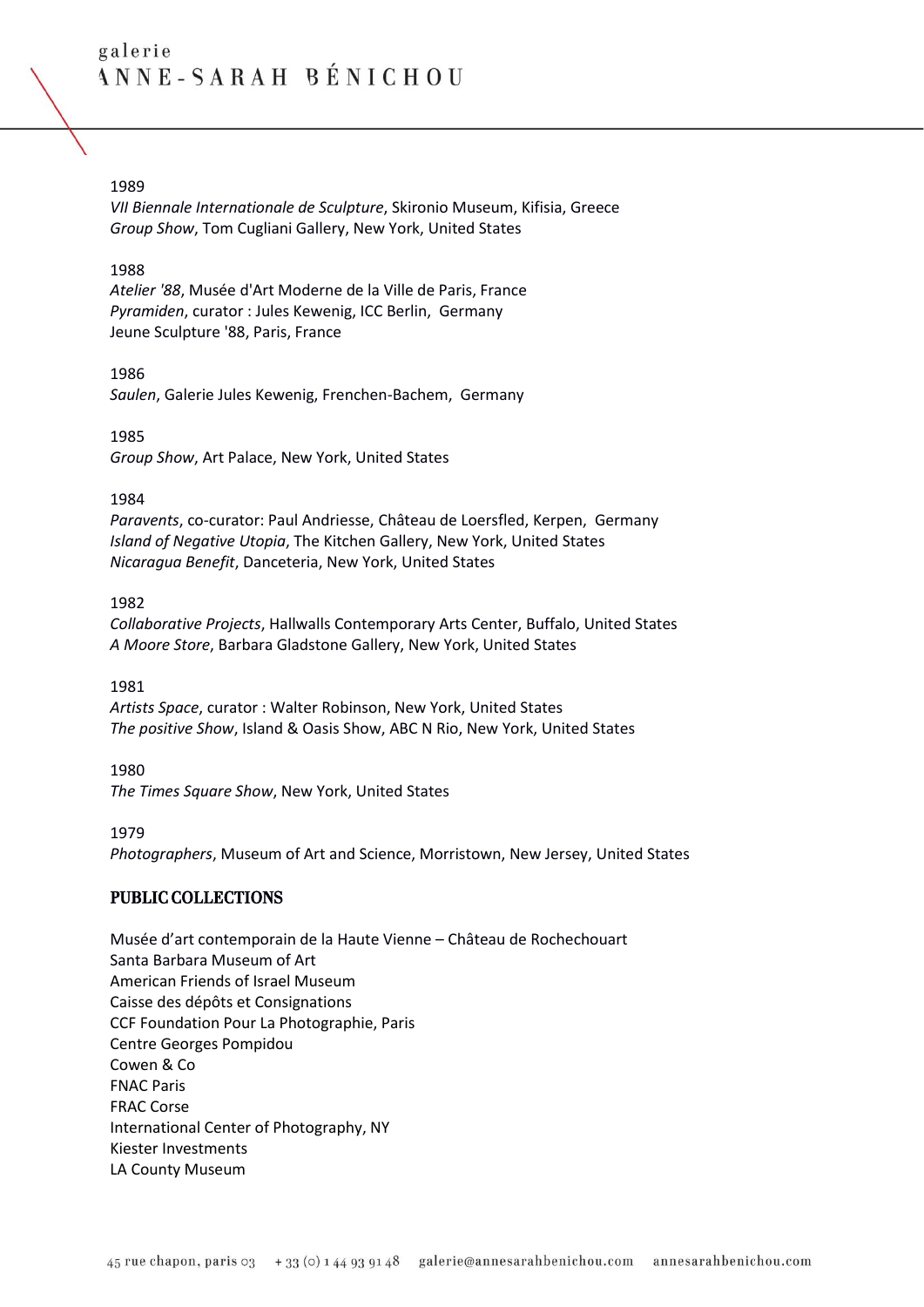[Lhoist Group Collection](http://www.setonsmith.com/images/stories/Collections/003_BlueBranches1990Ci.jpg) Maison European de la Photo Musée d'Art Moderne - Ville de Paris (ARC) Musee des Beaux Arts de Nantes Neuberger Berman New School, NY SAC Capital Advisors West Collection Whitney Museum of American Art

## **CONFERENCES**

2012 « Les Amis du Jeu de Paume », Paris, France

### 2006

« Talk », Hongik University, Seoul, South Korea

## 2005

« Journée Patrimoine & Création Contemporaine », Centre des Arts, Enghien-les-Bains, France

## 2002

« The Smiths », Palm Beach Hilton, exposition ICA, Lake Worth, Florida, United States

« Breakfast with the Arts », interview TV with Kiki Smith by Michael Kimmelman

« Questions de Rencontre », with Moshe Ninio, École des Beaux Arts de Nîmes, France

1999

« Pale Guide... », Conversation with Adam Weinberg

1993

« Echelles du Paysage », École des Beaux Arts, Musée de Rennes, France

1992

« Nature et Artifice », Université Européenne d'Été, Carré des Sciences, Association Descartes-Science Technique Société, Paris

« Sites et Paysage », Parc naturel régional de la montagne de Reims, France

## BIBLIOGRAPHY

2020

*La photographie, essai pour un art indisciplinable*, Michelle Debat, Presse Universitaire de Vincennes - Esthétiques hors cadres

### 2016

*Les inventions photographiques du paysage*, directed by Pierre-henry Frangne and Patricia Limido, Presses universitaires de Rennes, France *Kiki & Seton Smith, A Sense of Place*, A Hometown Tribute Exhibition, New- Jersey, United States

### 2012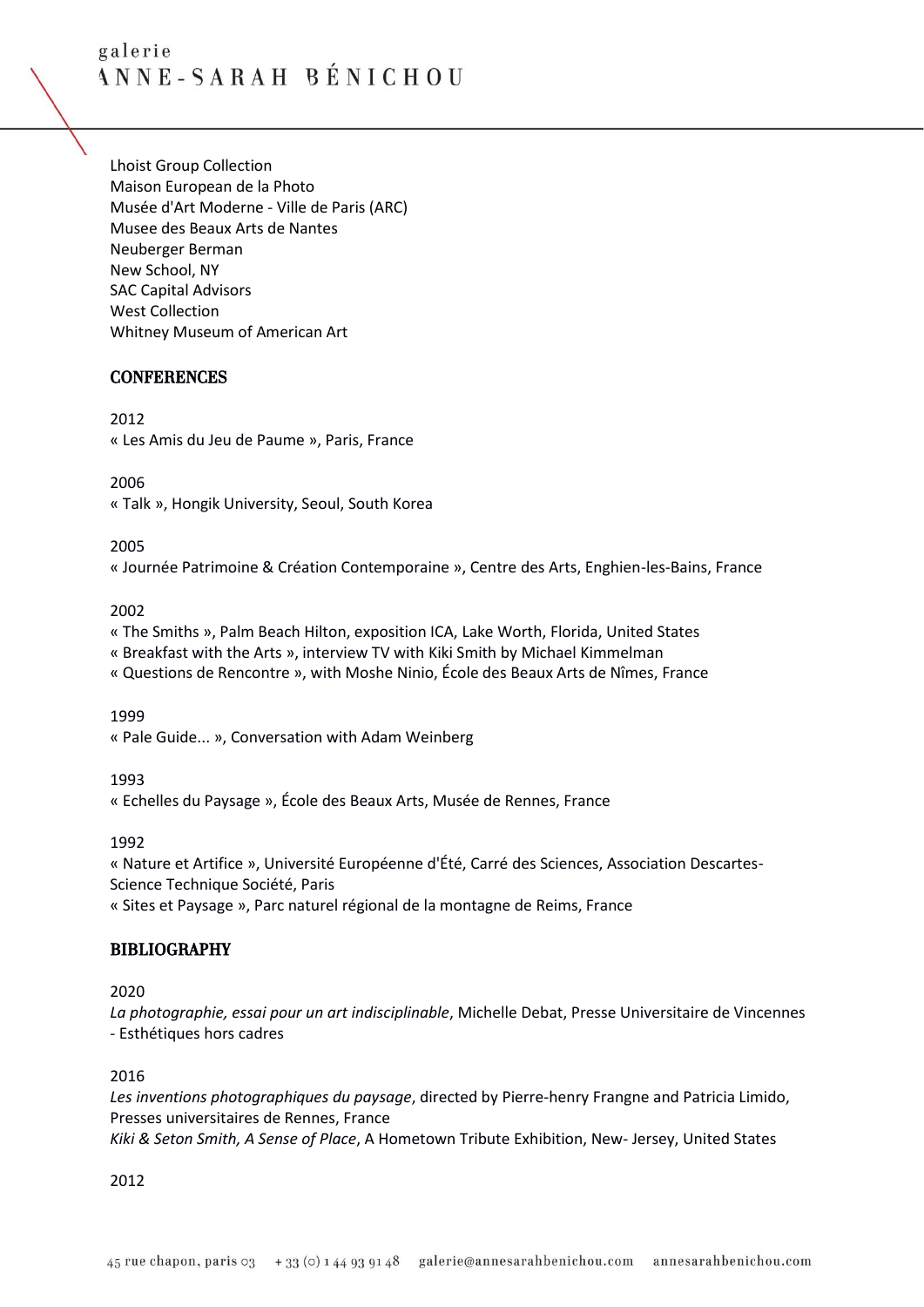*Kiki Smith, Seton Smith, Tony Smith*, Bielefeld Kunsthalle, Germany *Seton Smith. Artiste* (Critical Dictionary of Contemporary Art)

### 2011

*Division Review*, Journal Psychoanalytique, [series of photos]

#### 2010

*Seton Smith*, texts by John Welchman, Doris von Drathen, Claudia Steinberg, Penelope Rowlands, Patrick de Brock

#### 2008

*Seton Smit*h, texts by Susanna Moore, catalogue Timothy Eaton, West Palm Beach, Florida, United States

#### 2007

Collection Art Contemporain, texts by Jonah Storsve, Centre Pompidou, Paris *Seton Smith*, text by Elizabeth A. Brown & interview by Lilly Wei, catalogue Winston Wachter, Seattle, United States

*International Incheon Women Artists'*, Biennial, Incheon, South Korea

#### 2006

*Seton Smith*, text by Hyeyoung Shin, Gaain Gallery, Seoul, South Korea

2005

Kunstlerbruder, Leon Krempel, Michael Imhof Verlag, Petersburg-D

2004

GROUT Catherine, *L'émotion du Paysage*, Essais la Lettre collection, Brussels, Belgium Flag Project, Rubin Museum of Art, New York, United States

### 2003

*Subjective Realities*, work from the Refco Collection of Contemporary Photography, text by Linda Yablonsky, pg 222, GZD editions, Germany

### 2002

Smiths, catalogue ICA Palm Beach, Gilbert Brownstone, Michael Rush, David Pagel, BRUNO Giuliana, Atlas of Emotion; Journey in Art, Architecture, and Film, Verso

#### 2001

City People, Portfolio, text by Lydia Davis, published by Coromandel, Paris

#### 2000

Editions, published by Eyestorm, London, United-Kingdom, [printed series]

### 1994

GROUT Catherine, *A vista to another labyrinth folds back on world*, Opéra Comique, Paris

#### 1998

VON DRATHEN Doris & YAU John, *Without Warning*, Actes Sud, Foundation CCF : Photo, Arles, France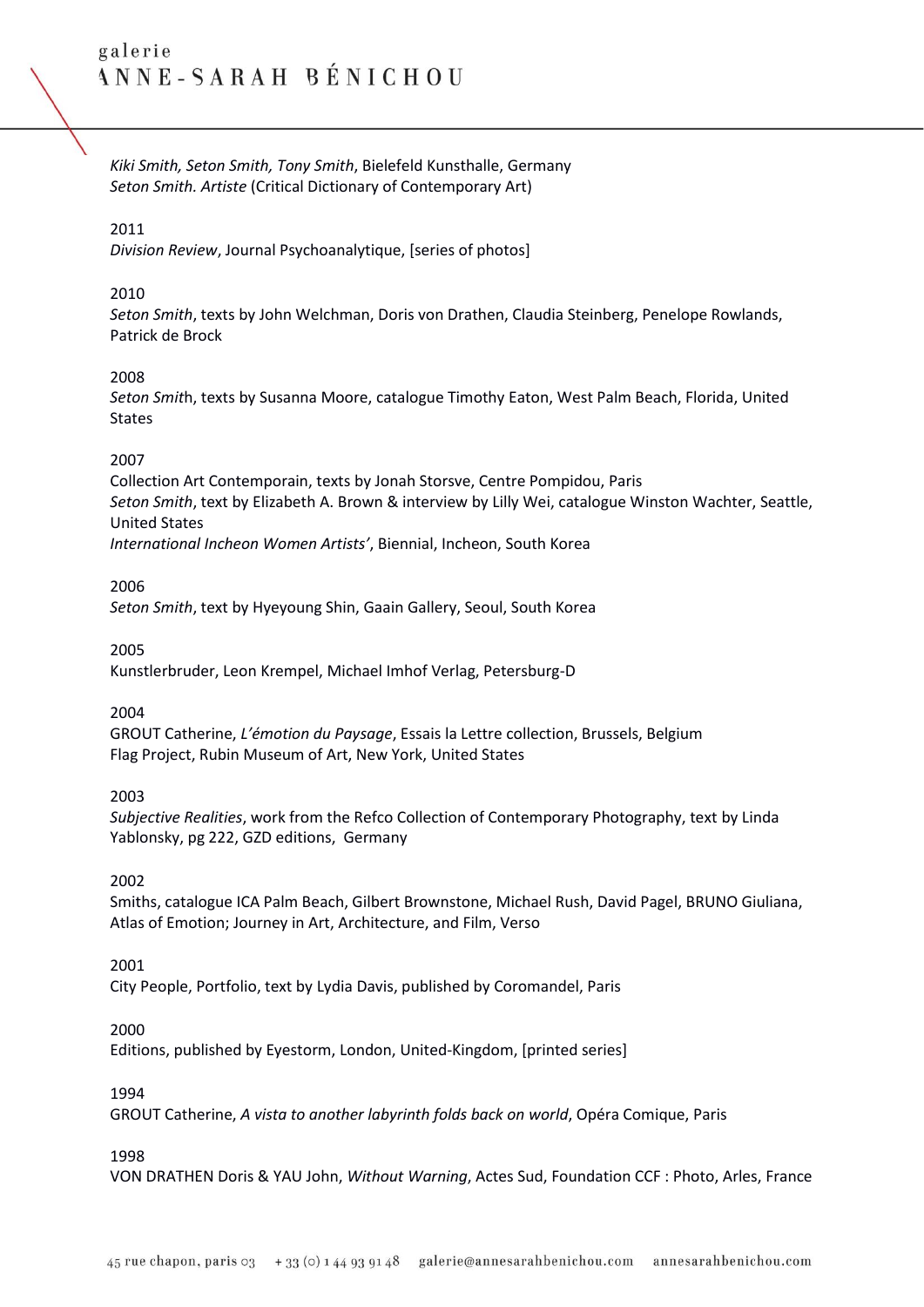## PRESS (SELECTION)

#### 2015

NECHVATAL, Joseph, « Finding fulfillment in images of empty white rooms », Hyperallergic.com, 15 October

WEIDMAN Ericka, « 20 ans du prix HSBC pour la photographie : Seton Smith Lauréate 1998 », L'Oeil de la photographie, 11th March

### 2013

« Art : Portfolio by Seton Smith », Bomb Magazine Issue # 123

#### 2011

MAUL Tim, « Seton Smith », Art in America , September

#### 2010

LANDI Ann, « Spectacular Venacular », Studio visit ARTnews , n°Août Photo Box, Gaain Gallery, Séoul

#### 2008

LEFFINGWELL Edward, « Seton Smith: Winston Wachter », Art in America, November LANDI Ann, « Seton Smith: Winston Wachter », ARTnews, December SJORSTROM Jan, « Perspectives to Ponder », Palm Beach Daily News, 6 March ASCHHEIM Eve, « Seton Smith », Brooklyn Rail, February

### 2007

ANDERSON Catherine« Unpeopled Reality Rendered Big & Slightly Blurry », Crosscut, Seattle, 21 October

2006 « Smart », Interior Magazine, South Corea, May

### 2003 ONEACRE Alison, « Seton's Site », Women's Wear Daily, 13 March CARUSO CORRIGAN Joyce, « The Smith Mystery », Artnet, January

### 2002

CAMHI Leslie, « People are Talking About; A Family Affair », American Vogue, November STEINBERG Claudia, « Familien-kontras », German Vogue, December SPEARS Dorothy, « Art Talk; Triple Play », ARTnews, November

### 2001

WEI Lilly, Winston Wachter Mayer, New York Reviews, ARTnews VAILL Amanda, « XV Beacon », Architectural Digest, may

### 2000

NAHAS Dominique, « S. Smith at John Weber & Whitney », Art in America, June

### 1999

VON DRATHEN, « Die Oberflache », Kunstforum, décembre 1999- January 2000